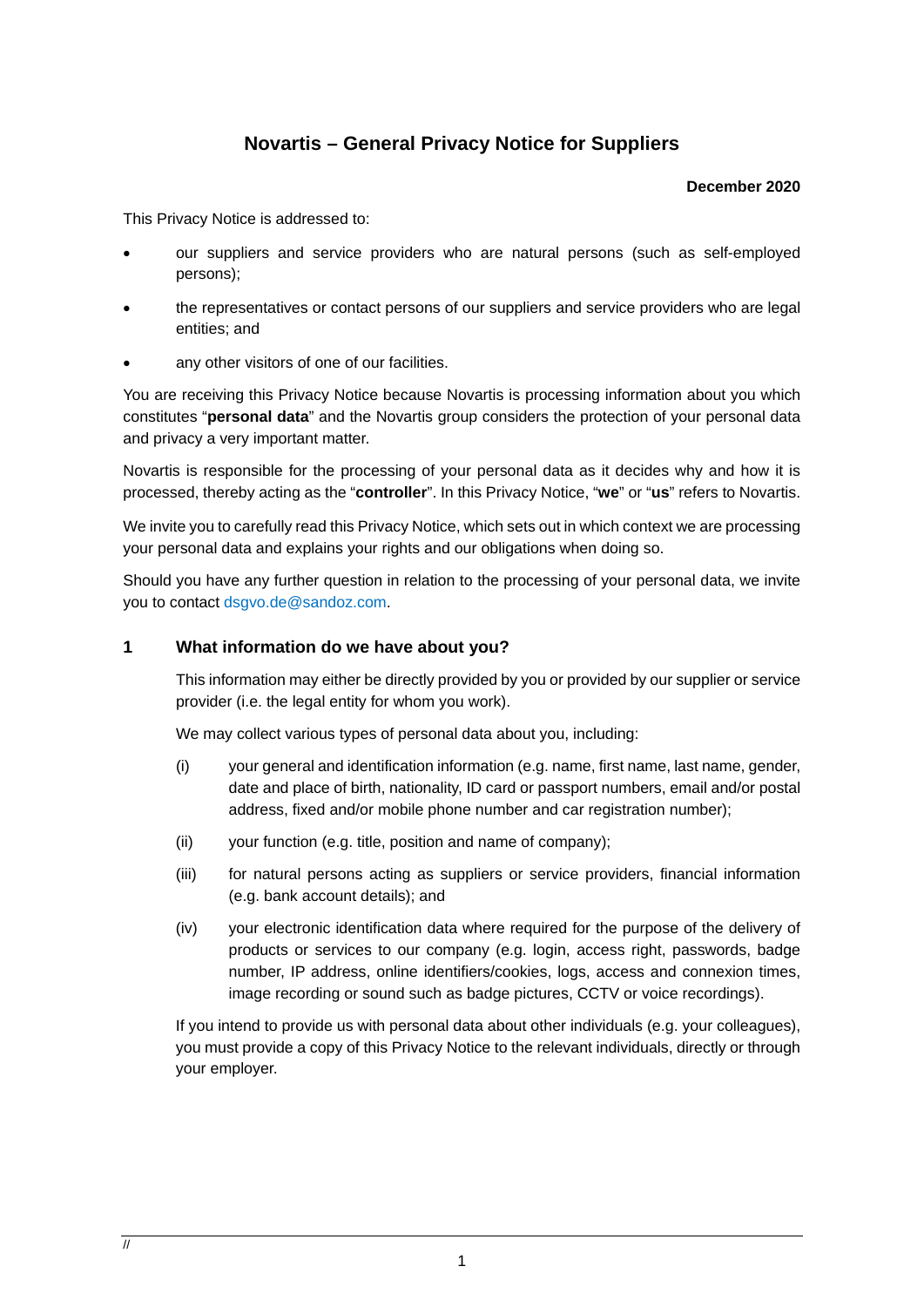## **2 For which purposes do we use your personal data and why is this justified?**

**2.1** Legal basis for the processing

We will not process your personal data if we do not have a proper justification foreseen in the law for that purpose. Therefore, we will only process your personal data if:

- we have obtained your prior consent;
- the processing is necessary to perform our contractual obligations towards you or to take pre-contractual steps at your request;
- the processing is necessary to comply with our legal or regulatory obligations; or
- the processing is necessary for our legitimate interests and does not unduly affect your interests or fundamental rights and freedoms.

Please note that, when processing your personal data on this last basis, we always seek to maintain a balance between our legitimate interests and your privacy. Examples of such 'legitimate interests' are data processing activities performed:

- to benefit from cost-effective services (e.g. we may opt to use certain platforms offered by suppliers to process data);
- to offer our products and services to our customers;
- to prevent fraud or criminal activity, misuses of our products or services as well as the security of our IT systems, architecture and networks;
- to sell any part of our business or its assets or to enable the acquisition of all or part of our business or assets by a third party; and
- to meet our corporate and social responsibility objectives.
- **2.2** Purposes of the processing

We always process your personal data for a specific purpose and only process the personal data which is relevant to achieve that purpose. In particular, we process your personal data for the following purposes:

- manage our suppliers and service providers throughout the supply chain;
- organise tender-offers, implement tasks in preparation of or to perform existing contracts;
- monitor activities at our facilities, including compliance with applicable policies as well as health and safety rules in place;
- grant you access to our training modules allowing you to provide us with certain services;
- manage our IT resources, including infrastructure management and business continuity;
- preserve the company's economic interests and ensure compliance and reporting (such as complying with our policies and local legal requirements, tax and deductions, managing alleged cases of misconduct or fraud, conducting audits and defending litigation);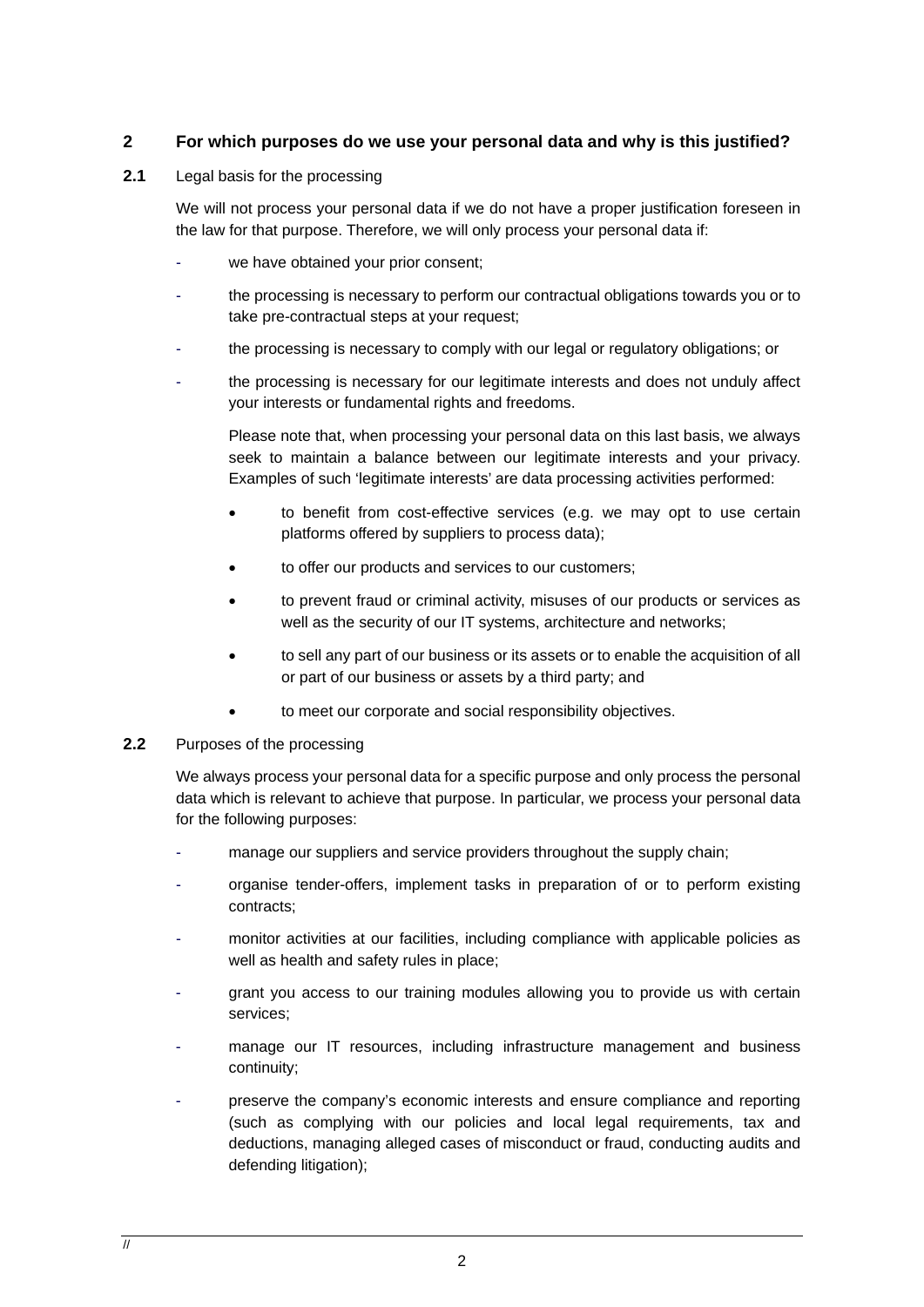- manage mergers and acquisitions involving our company;
- archiving and record-keeping;
- billing and invoicing; and
- any other purposes imposed by law and authorities.

### **3 Who has access to your personal data and to whom are they transferred?**

We will not sell, share, or otherwise transfer your personal data to third parties other than those indicated in this Privacy Notice.

In the course of our activities and for the same purposes as those listed in this Privacy Notice, your personal data can be accessed by or transferred to the following categories of recipients on a need to know basis to achieve such purposes:

- our personnel (including personnel, departments or other companies of the Novartis group);
- our independent agents or brokers (if any);
- our other suppliers and services providers that provide services and products to us;
- our IT systems providers, cloud service providers, database providers and consultants;
- any third party to whom we assign or novate any of our rights or obligations; and
- our advisors and external lawyers in the context of the sale or transfer of any part of our business or its assets.

The above third parties are contractually obliged to protect the confidentiality and security of your personal data, in compliance with applicable law.

Your personal data can also be accessed by or transferred to any national and/or international regulatory, enforcement, public body or court, where we are required to do so by applicable law or regulation or at their request.

The personal data we collect from you may also be processed, accessed or stored in a country outside the country where Novartis is located, which may not offer the same level of protection of personal data.

If we transfer your personal data to external companies in other jurisdictions , we will make sure to protect your personal data by (i) applying the level of protection required under the local data protection/privacy laws applicable to Novartis, (ii) acting in accordance with our policies and standards and, (iii) for Novartis located in the European Economic Area (i.e. the EU Member States plus Iceland, Liechtenstein and Norway, the "**EEA**"), unless otherwise specified, only transferring your personal data on the basis of standard contractual clauses approved by the European Commission. You may request additional information in relation to international transfers of personal data and obtain a copy of the adequate safeguard put in place by exercising your rights as set out in Section [6](#page-3-0) below.

For intra-group transfers of personal data to our group companies (which you can identify by clicking this link [https://www.novartis.com/our-company/contact-us/office](https://www.novartis.com/our-company/contact-us/office-locations?tid=All&name_list=DE)[locations?tid=All&name\\_list=DE\)](https://www.novartis.com/our-company/contact-us/office-locations?tid=All&name_list=DE), the Novartis Group has adopted Binding Corporate Rules, a system of principles, rules and tools, provided by European law, in an effort to ensure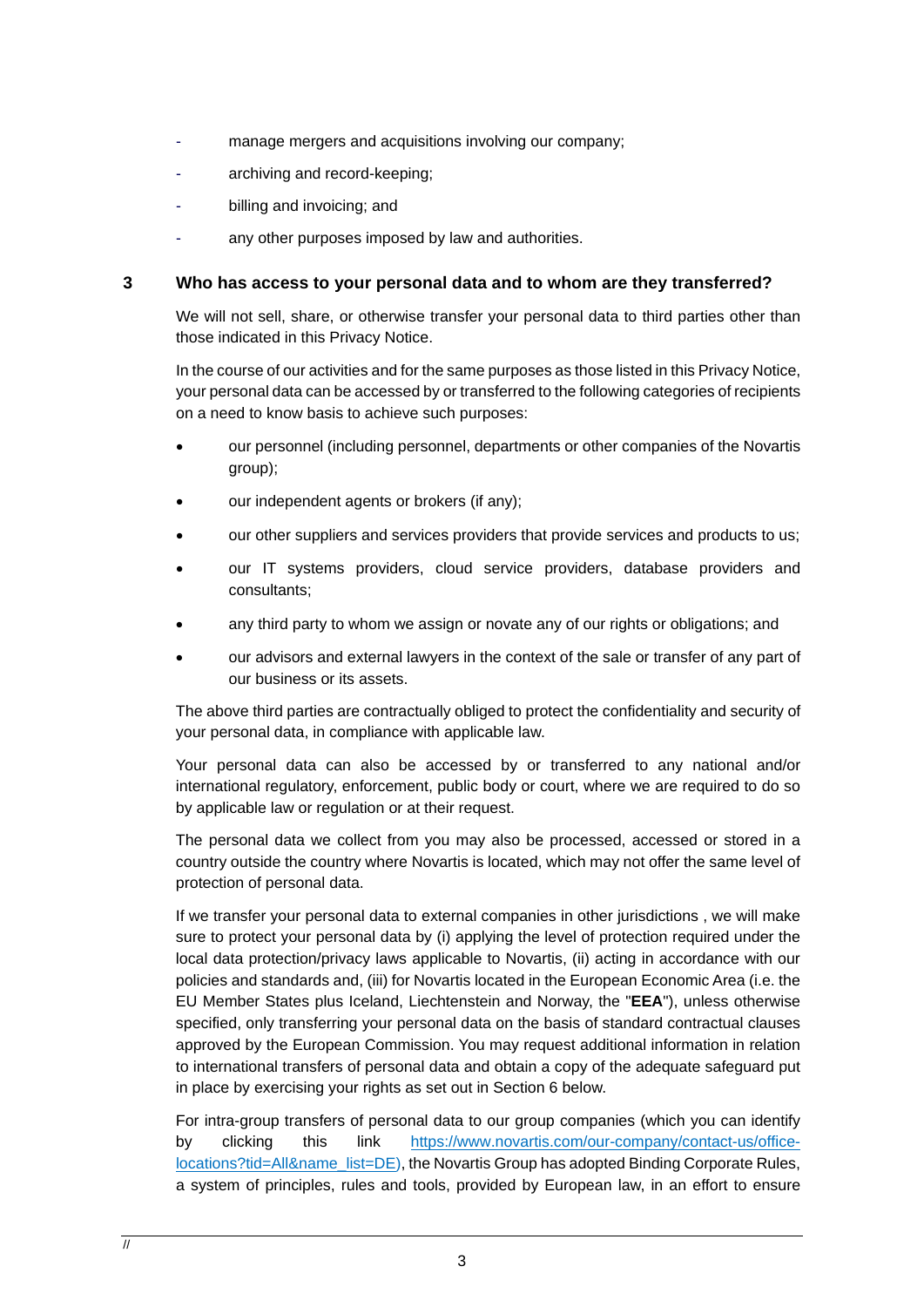effective levels of data protection relating to transfers of personal data outside the EEA and Switzerland. Read more about the Novartis Binding Corporate Rules by clicking here [https://www.novartis.com/privacy-policy/novartis-binding-corporate-rules-bcr.](https://www.novartis.com/privacy-policy/novartis-binding-corporate-rules-bcr)

#### **4 How do we protect your personal data?**

We have implemented appropriate technical and organisational measures to provide an adequate level of security and confidentiality to your personal data.

These measures take into account:

- (i) the state of the art of the technology;
- (ii) the costs of its implementation;
- (iii) the nature of the data; and
- (iv) the risk of the processing.

The purpose thereof is to protect it against accidental or unlawful destruction or alteration, accidental loss, unauthorized disclosure or access and against other unlawful forms of processing.

Moreover, when handling your personal data, we:

- only collect and process personal data which is adequate, relevant and not excessive, as required to meet the above purposes; and
- ensure that your personal data remains up to date and accurate.

For the latter, we may request you to confirm the personal data we hold about you. You are also invited to spontaneously inform us whenever there is a change in your personal circumstances so we can ensure your personal data is kept up-to-date.

## **5 How long do we store your personal data?**

We will only retain your personal data for as long as necessary to fulfil the purpose for which it was collected or to comply with legal or regulatory requirements.

The retention period is the term of your (or your company's) supply or service contract, plus the period of time until the legal claims under this contract become time-barred, unless overriding legal or regulatory schedules require a longer or shorter retention period. When this period expires, your personal data is removed from our active systems.

Personal data collected and processed in the context of a dispute are deleted or archived (i) as soon as an amicable settlement has been reached, (ii) once a decision in last resort has been rendered or (iii) when the claim becomes time barred.

## <span id="page-3-0"></span>**6 What are your rights and how can you exercise them?**

You may exercise the following rights under the conditions and within the limits set forth in the law:

the right to access your personal data as processed by us and, if you believe that any information relating to you is incorrect, obsolete or incomplete, to request its correction or updating;